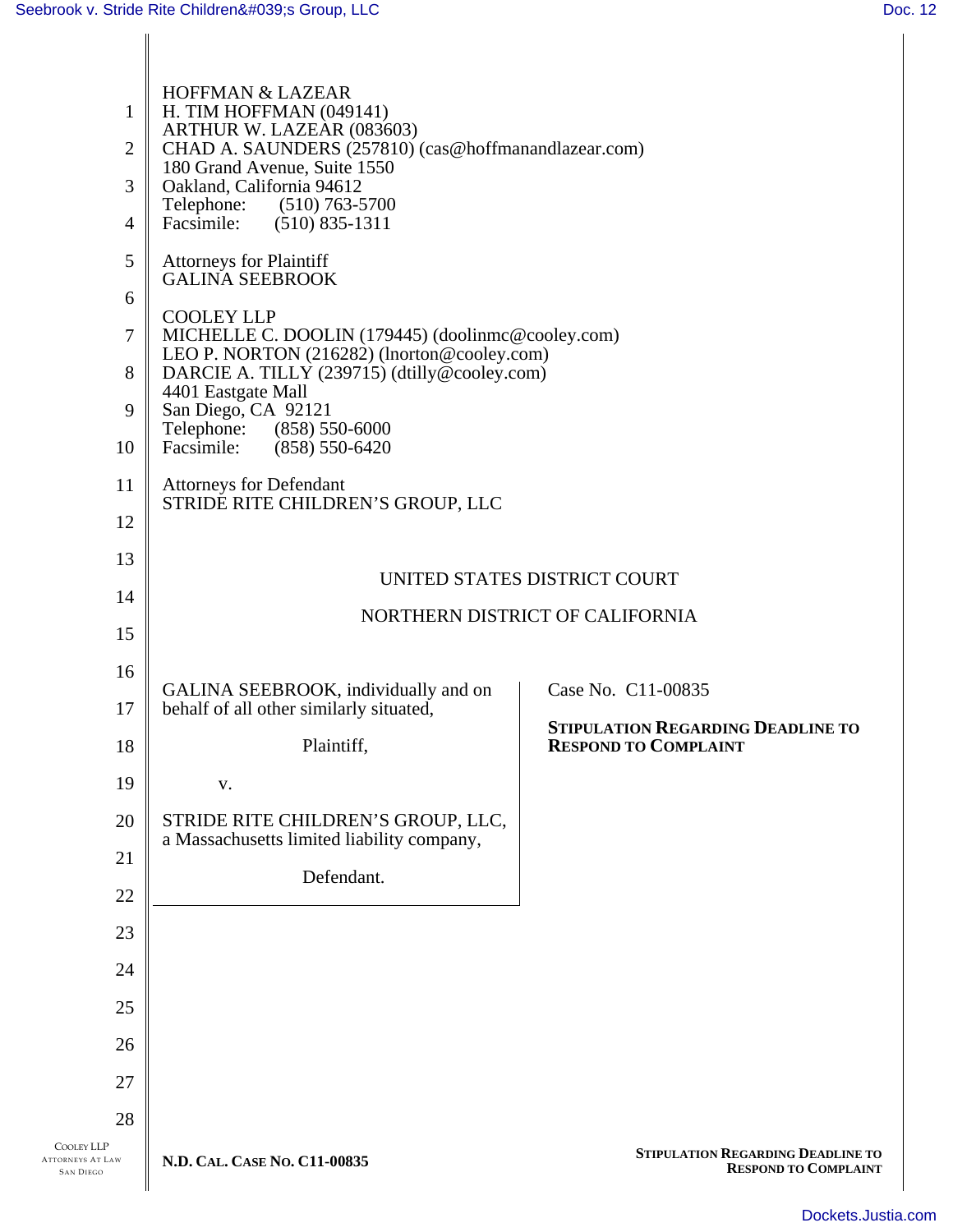| $\mathbf{1}$                                              | <b>RECITALS</b>                                                                           |                                                                               |
|-----------------------------------------------------------|-------------------------------------------------------------------------------------------|-------------------------------------------------------------------------------|
| $\overline{c}$                                            | WHEREAS, on February 23, 2011, plaintiff Galina Seebrook ("Plaintiff") filed a putative   |                                                                               |
| 3                                                         | class action lawsuit against defendant Stride Rite Children's Group, LLC ("Stride Rite"); |                                                                               |
| 4                                                         | WHEREAS, on February 25, 2011, Stride Rite was served with a copy of the Summons          |                                                                               |
| 5                                                         | and the Complaint; and                                                                    |                                                                               |
| 6                                                         | WHEREAS, Plaintiff is amenable to granting Stride Rite a thirty (30) calendar day         |                                                                               |
| 7                                                         | extension to respond to the Complaint.                                                    |                                                                               |
| 8                                                         | <b>STIPULATION</b>                                                                        |                                                                               |
| 9                                                         | Stride Rite will have until and including April 18, 2011 to respond to the Complaint.     |                                                                               |
| 10                                                        |                                                                                           | <b>HOFFMAN &amp; LAZEAR</b>                                                   |
| 11                                                        | Dated: March 18, 2011                                                                     | H. TIM HOFFMAN (049141)                                                       |
| 12                                                        |                                                                                           | ARTHUR W. LAZEAR (083603)<br>CHAD A. SAUNDERS (257810)                        |
| 13                                                        |                                                                                           |                                                                               |
| 14                                                        |                                                                                           | s/ Chad A. Saunders                                                           |
| 15                                                        |                                                                                           | Chad A. Saunders (257810)                                                     |
| 16                                                        |                                                                                           | <b>Attorneys for Plaintiff</b><br><b>GALINA SEEBROOK</b>                      |
| 17                                                        |                                                                                           |                                                                               |
| 18                                                        | Dated: March 18, 2011                                                                     | <b>COOLEY LLP</b><br>MICHELLE C. DOOLIN (179445)                              |
| 19                                                        |                                                                                           | <b>LEO P. NORTON (216282)</b><br>DARCIE A. TILLY (239715)                     |
| 20                                                        | DISTRICT                                                                                  |                                                                               |
| 21                                                        | JES                                                                                       | s/Leo P. Norton                                                               |
| 22                                                        |                                                                                           | Leo P. Norton (216282)                                                        |
| 23                                                        | APPROVED                                                                                  | <b>Attorneys for Defendant</b><br>STRIDĖ RITE CHILDREN'S GROUP, LLC           |
| 24                                                        |                                                                                           |                                                                               |
| 25                                                        | Judge Samuel Conti                                                                        |                                                                               |
| 26                                                        |                                                                                           |                                                                               |
| 27                                                        | DISTRICT OF                                                                               |                                                                               |
| 28                                                        |                                                                                           |                                                                               |
| COOLEY LLP<br><b>ATTORNEYS AT LAW</b><br><b>SAN DIEGO</b> | N.D. CAL. CASE No. C11-00835                                                              | <b>STIPULATION REGARDING DEADLINE TO</b><br>2.<br><b>RESPOND TO COMPLAINT</b> |

Ι